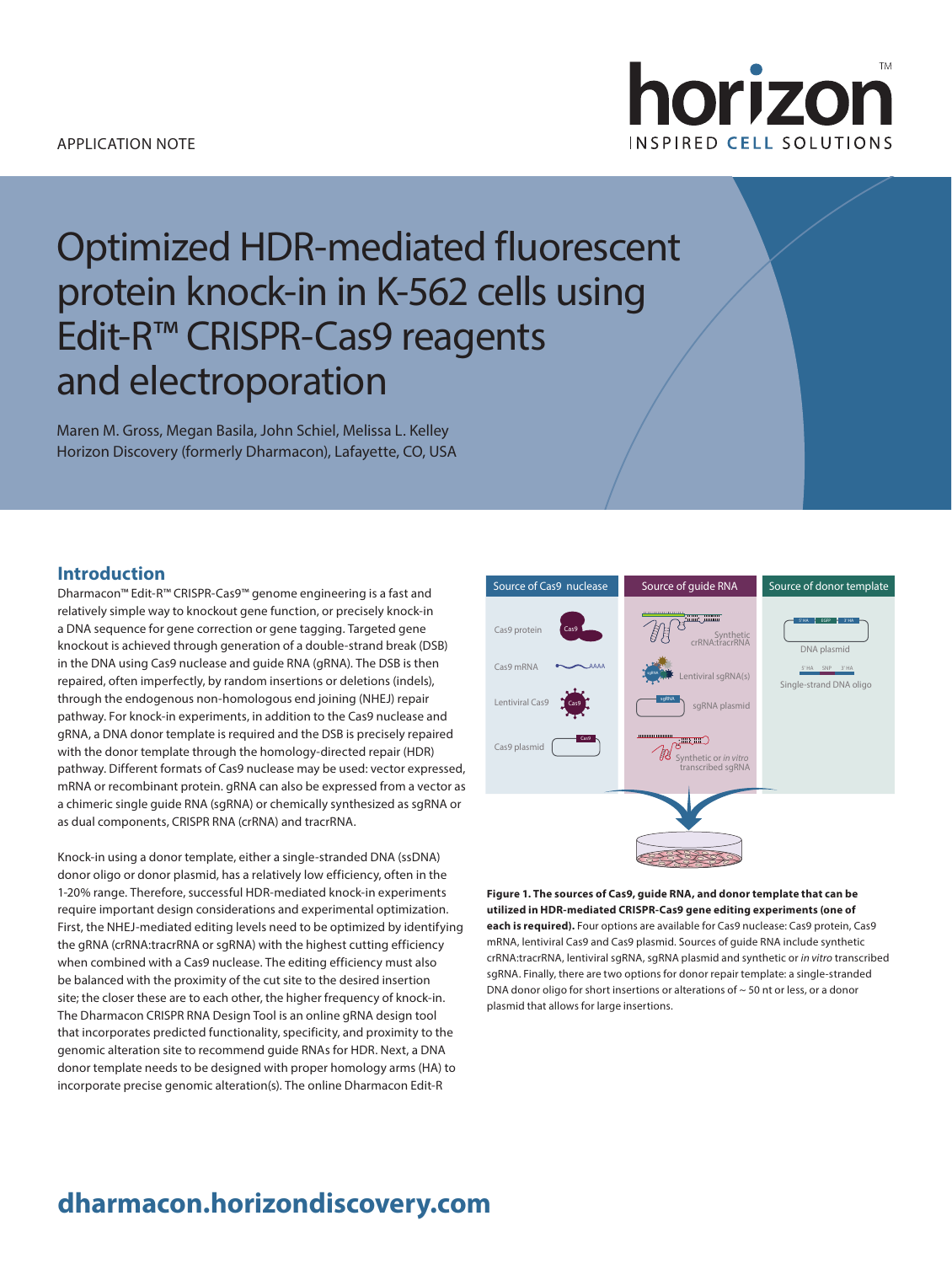HDR Donor Designer aids in designing and ordering the appropriate donor template for the specific HDR-mediated applications. A ssDNA donor is appropriate for alterations of ~50 nt or less, such as SNP correction or epitope tag addition. A donor plasmid allows for larger insertions, such as a fluorescent reporter or exon replacement. Once the donor template is generated, reagent amounts and analysis timepoint need to be experimentally determined. Finally, the precise knock-in must be confirmed by clonal cell isolation, expansion and Sanger sequencing. This Application Note will focus on optimized delivery of the HDR reagents in K-652 cells using electroporation as a reagent delivery method, since these cells are resistant to transfection with conventional transfection reagents.

# **Optimization of Cas9 protein:crRNA:tracrRNA with HDR DNA donor plasmid in K-562 cells**

For HDR-mediated knock-in it is important to optimize the delivery (transfection or electroporation), in two steps:

**1.** maximize the NHEJ-mediated editing, and **2.** titrate in the donor template (donor oligo or donor plasmid). Here we demonstrate the optimization of HDR-mediated fluorescent protein knock-in in frame with *LMNA* in K-562 cells. Electroporation is a robust delivery method typically used when working with difficult-to-transfect or suspension cell lines and has been shown to work well in CRISPR-Cas9 gene editing experiments with varied Cas9 and gRNA sources<sup>1-5</sup> (Figure 1). This electroporation optimization was performed in a 96-well format with synthetic crRNA:tracrRNA, Cas9 protein, and an HDR DNA donor plasmid containing EGFP and ~ 1000 bp 5' and 3' homology arms corresponding to the *LMNA* gene.

#### **Optimized electroporation conditions for NHEJ-mediated gene editing**

Initial conditions for NHEJ-mediated editing originated from guidelines provided in the Lonza™ 96-well Shuttle™ System protocol for K-562 cells. K-562 cells (200 000) were electroporated with Edit-R synthetic crRNA targeting human *LMNA* (custom designed with the [Dharmacon CRISPR](https://dharmacon.horizondiscovery.com/gene-editing/crispr-cas9/crispr-design-tool/)  [Design tool](https://dharmacon.horizondiscovery.com/gene-editing/crispr-cas9/crispr-design-tool/)), Edit-R synthetic tracrRNA ([Cat #U-002000-20](https://dharmacon.horizondiscovery.com/gene-editing/crispr-cas9/crispr-controls/edit-r-tracrrna/)) and Edit-R Cas9 Nuclease protein NLS [\(Cat #CAS11730\)](https://dharmacon.horizondiscovery.com/gene-editing/crispr-cas9/cas9-nuclease/edit-r-cas9-nuclease-protein-nls/) as a ribonucleoprotein (RNP) complex with increasing molar ratios of crRNA:tracrRNA to Cas9 protein from 1:1 to 4:1 (see [Cas9 protein nucleofection protocol](https://dharmacon.horizondiscovery.com/uploadedFiles/Resources/cas9-protein-nucleofection-protocol.pdf) for more details). Data from a DNA mismatch detection assay using T7 Endonuclease I (T7EI) to estimate indel formation resulted in the highest editing efficiency for a 2:1 ratio of crRNA:tracrRNA (60 pmols) to Cas9 protein (30 pmols; data not shown).

#### **Optimized electroporation conditions for HDR-mediated knock-in**

Electroporations were then repeated using optimized conditions for NHEJ-mediated gene editing (200 000 cells, 2:1 ratio of crRNA:tracrRNA to Cas9 protein) plus the addition of a donor plasmid designed using the HDR Donor Designer for an in-frame N-terminal *LMNA* knock-in of EGFP. A negative control of donor plasmid alone was paired with each HDRmediated knock-in sample to normalize for EGFP expression resulting from the plasmid alone. After electroporation, cells were maintained until there was minimal EGFP expression detected using fluorescent microscopy from the donor plasmid alone control samples. At this point (day seven, after two cell passages), FACS analysis was performed to capture the percent of the cell population with knock-in of EGFP at the N-terminus of *LMNA*







**Figure 2. Optimization of HDR-mediated reporter knock-in with electroporation in K-562 cells. A.** Electroporation of *LMNA*-EGFP donor plasmid alone at increasing concentration shows low amounts of nonspecific EGFP expression. Electroporation of Cas9 protein:crRNA:tracrRNA with increasing concentration of *LMNA*-EGFP donor plasmid shows correlating increase in EGFP expression. **B.** Upon increased magnification the localization of the EGFP expression in the HDR-mediated knock-in samples appears as expected in the nucleus for *LMNA* and co-localizes with Hoechst staining. **C.** Flow cytometry analysis of the HDR-mediated knock-in cell population gives increasing EGFP expression up to 32% with increased amount of DNA donor plasmid. The corresponding analysis of the DNA donor plasmid alone controls showed less than 0.5% EGFP expression (data not shown) for all doses.

# **dharmacon.horizondiscovery.com**